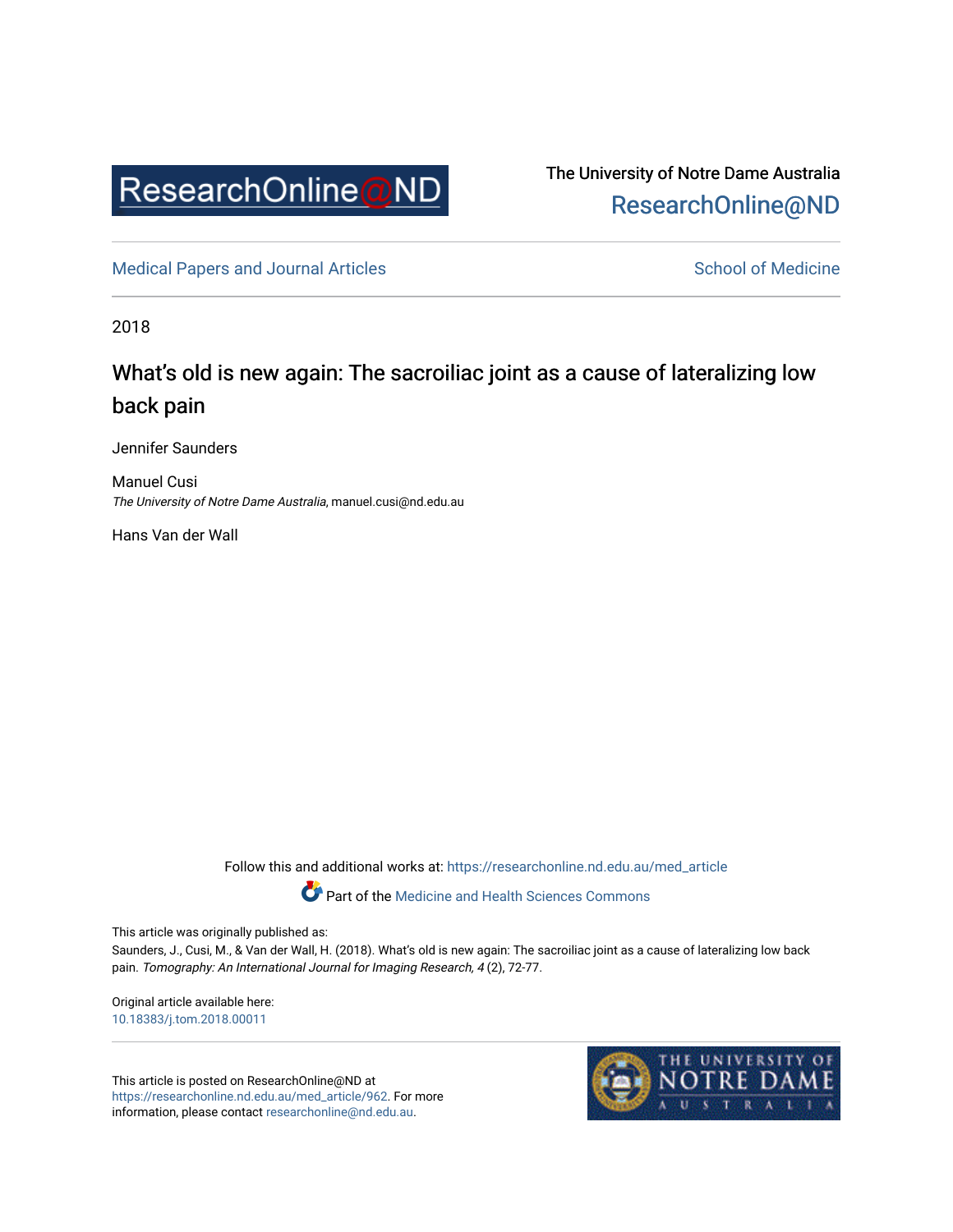This is an Open Access article distributed in accordance with the Creative Commons Attribution-Non Commercial-No Derivatives 4.0 International license (CC BY-NC-ND 4.0), which permits others to copy and redistribute the material in any medium or format. You must give appropriate credit, provide a link to the license, and indicate if changes were made. You may not use the material for commercial purposes. If you remix, transform, or build upon the material, you may not distribute the modified material. See[: https://creativecommons.org/licenses/by-nc-nd/4.0/](https://creativecommons.org/licenses/by-nc-nd/4.0/)

This article originally published in the *Tomography: An International Journal for Imaging Research* available at: <https://doi.org/10.18383/j.tom.2018.00011>

No changes have been made to this article.

Saunders, J., Cusi, M., and Van der Wall, H. (2018) What's old is new again: The sacroiliac joint as a cause of lateralizing low back pain. *Tomography: An International Journal for Imaging Research, 4*(2), 72-77. doi: 10.18383/j.tom.2018.00011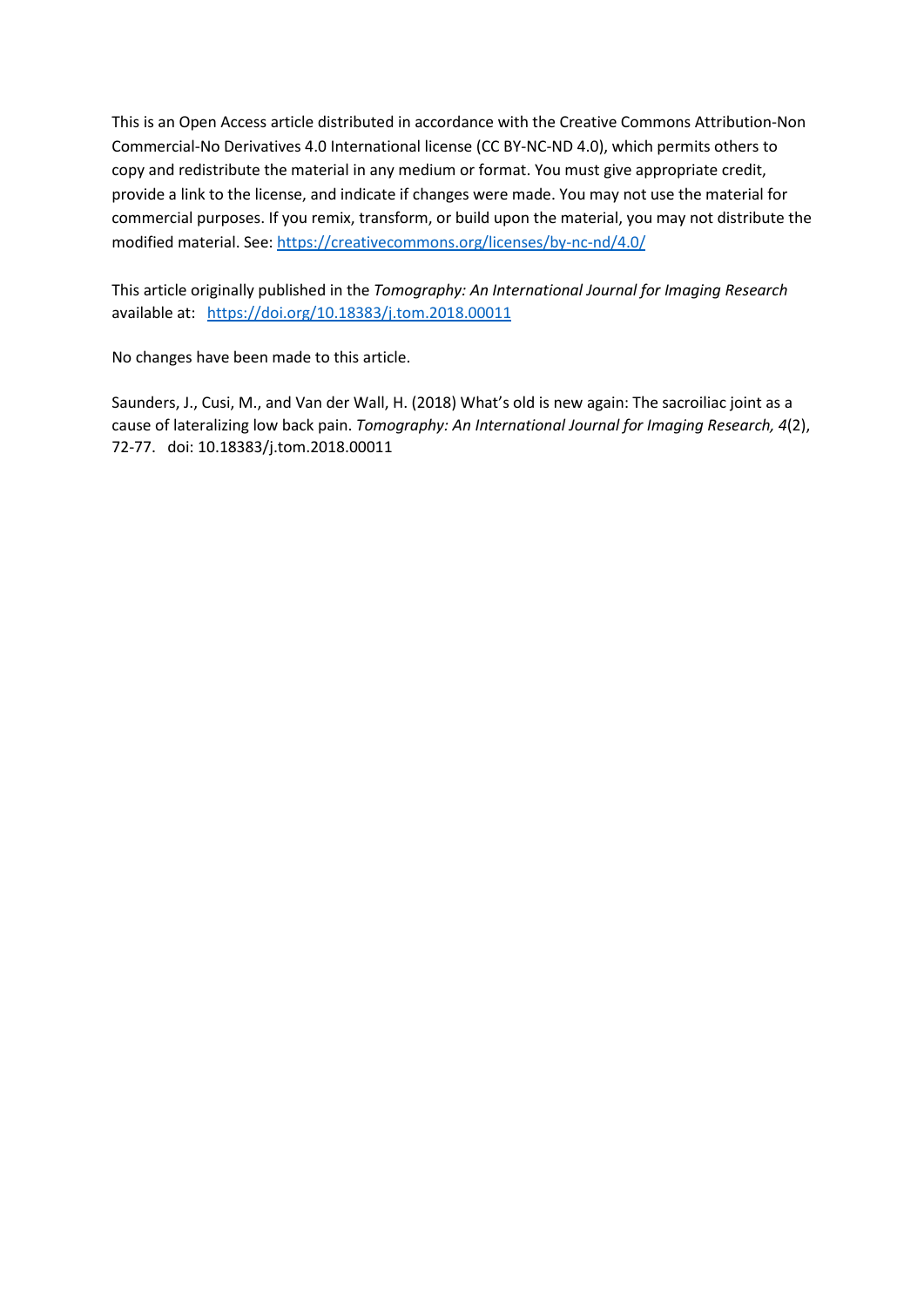# **What's Old Is New Again: The Sacroiliac Joint as a Cause of Lateralizing Low Back Pain**

## Jennifer Saunders<sup>1</sup>, Mel Cusi<sup>1</sup>, and Hans Van der Wall<sup>1,2</sup>

<sup>1</sup>Sydney School of Medicine, University of Notre Dame, Sydney, Australia; and <sup>2</sup>CNI Molecular Imaging, Sydney, Australia

#### **Corresponding Author:**

Hans Van der Wall, PhD CNI Molecular Imaging, 4 Hospital Road, Concord West, NSW 2138, Australia; E-mail: hvanderwall@gmail.com

**Key Words:** sacroiliac joint, scintigraphy, lower back pain, traumatic injury, nonspecific back pain

**Abbreviations:** Sacroiliac joint (SIJ), Single-photon emission computed tomography (SPECT), computed tomography (CT), low back pain (LBP), nonspecific low back pain (NSLBP), magnetic resonance imaging (MRI)

It has not been easy to identify mechanical failure of the sacroiliac joint (SIJ) with traditional imaging. The integrated model of function (Lee and Vleeming, 1998) suggests that under normal circumstances, form and force closure combined contribute to sacral nutation and "locking" the SIJ for optimal load transfer. This model is supported by clinical evidence and scintigraphic findings that contribute to successful therapy in 80% of cases. Single-photon emission computed tomography and x-ray computed tomography (SPECT-CT), a hybrid device, was used in a study of 1200 patients (64% female and 36% male patients with an average age of 42 years; range, 15–78 years) with a clinical diagnosis of SIJ incompetence (pelvic girdle pain syndrome). Standard clinical testing and an alternate series of tests were used as a reference standard for imaging. Symptoms were present for a mean of 43 months. Imaging finding were of increased uptake in the upper SIJ (S1–S2), with extension into the dorsal interosseous ligament and measurable by count profile. Associated findings of tendon enthesopathy reflected altered biomechanics around the pelvis. Ipsilateral adductor enthesopathy was found in 70% and contralateral hamstring enthesopathy in 60% of patients. SPECT-CT criteria for the diagnosis of SIJ incompetence were developed and validated. SPECT-CT is a valid and reproducible technique for the diagnosis of SIJ incompetence with high concordance and specificity compared to the reference standards. Findings are supportive of the integrated model of SIJ function proposed by Lee and Vleeming.

### **INTRODUCTION**

Low back pain (LBP), a common ailment, afflicts 85% of people at one time or another, with a high proportion reporting chronicity (>12-week duration) or frequent recurrences that are dis-abling [\(1\)](#page-6-0). Epidemiological studies indicate that  $\sim$  15% of chronic LBP is caused by an intervertebral disc pathology and the remaining 85% of LBP is classified as nonspecific low back pain (NSLBP) [\(1\)](#page-6-0). NSLBP is a term of convenience that hides ignorance of the actual pathophysiology in the vast bulk of patients with the condition. It is a descriptor, not a diagnosis. It may include a complex collection of physical and psychosocial pathologies that cannot be addressed by the current imaging paradigm.

One typical and common scenario is patients presenting with lateralizing LBP that radiates into the buttock and often the groin and may include a history of onset in the peripartum period or after trauma to the lower back or buttocks. The clinical presentation is often thought to be "sciatica" and an intervertebral disc lesion is sought by x-ray computed tomography (CT) or magnetic resonance imaging (MRI). A high proportion of these patients will have essentially normal finding or "disc bulges" without neural compromise. This group is invariably labeled as

NSLBP in a nihilistic exercise that raises unresolvable and often damaging questions of psychological or psychiatric overlays and may result in secondary depression.

This situation exists despite a vast body of Northern European literature that indicates that 15%–30% of such patients [\(2](#page-6-1)[-7\)](#page-6-2) may have the sacroiliac joint (SIJ) identified as the cause of their symptoms. Ironically, such patients may be treated with specific physiotherapy that yields a significant improvement in 80% of cases. These patients can be identified by a specialized battery of physical tests that have been established as the diagnostic reference standard on the basis of good evidence [\(8\)](#page-6-3). We have developed and validated a bone scintigraphic technique with the use of single-photon emission CT (SPECT) with fused CT images (SPECT/CT) to identify this condition [\(9\)](#page-7-0). The major cause of the dysfunction in this series was trauma, largely related to either discrete or repetitive sporting trauma. We describe the specific scintigraphic findings in 1200 cases together with illustrations of the primary abnormality in the SIJ and the secondary findings around the pelvis. We hypothesize that these findings agree with and provide physical imaging evidence to support the integrated model of SIJ function proposed by Lee and Vleeming

<sup>© 2018</sup> The Authors. Published by Grapho Publications, LLC This is an open access article under the CC BY-NC-ND license [\(http://creativecommons.org/licenses/by-nc-nd/4.0/\)](http://creativecommons.org/licenses/by-nc-nd/4.0/).<br>ISSN 2379-1381 http://dx.doi.org/10.18383/j.tom.20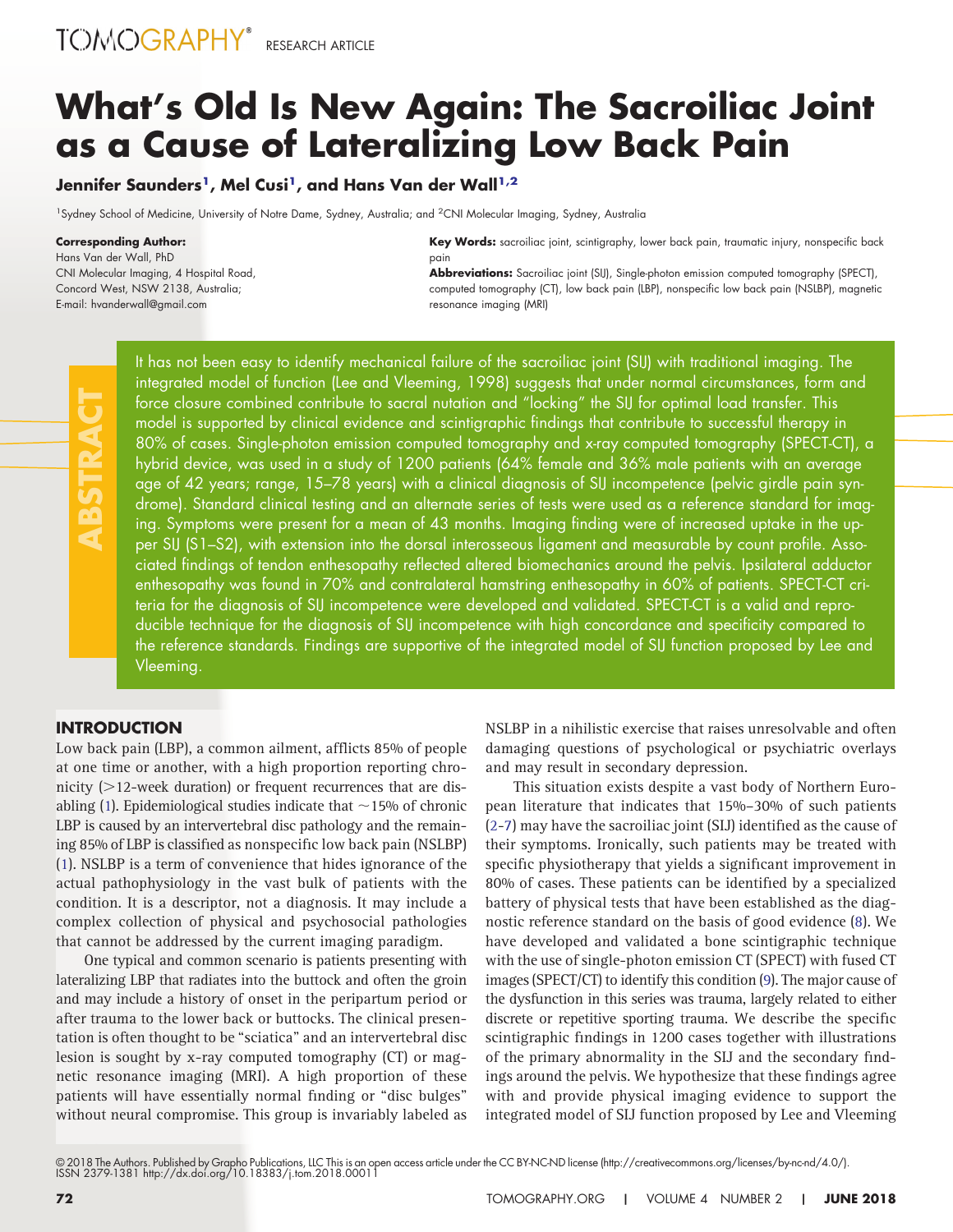[\(10\)](#page-7-1). Accurate diagnosis will provide significant clinical improvement with targeted therapy in 80% of cases [\(9,](#page-7-0) [11\)](#page-7-2).

## **METHODOLOGY**

## **Clinical**

Patients were either referred from private clinical practice for the evaluation of lateralizing LBP or prospectively recruited into an open-label trial of prolotherapy for physiotherapy-resistant disease of the SIJ [\(11\)](#page-7-2). Approval for patient studies was given by the Ethics Committee of the University of Notre Dame Australia, Sydney Campus. All patients met the clinical conditions for the diagnosis of SIJ incompetence/pelvic girdle pain syndrome (3/4 positive clinical tests) according to the European guidelines [\(8\)](#page-6-3). These patients either complained of pain in the peripartum period or sustained significant lower back/buttock trauma or repeated microtrauma in a sports setting. Patients were tested if symptoms remained unresolved after a 6-week duration. All patients were referred from 6 sports medicine practices after initial screening by qualified staff. Two trial-based specialized sports medicine physicians (JS and MC) then undertook definitive clinical screening tests and documented histories and quality-of-life assessments.

### **Clinical tests**

These were selected according to the validated European guidelines for pelvic girdle pain [\(8\)](#page-6-3). The following four tests are evidence-based: Stork test (Gillet test), tender palpation of the long dorsal sacroiliac ligament [\(12,](#page-7-3) [13\)](#page-7-4), posterior pelvic pain provocation test [\(14\)](#page-7-5), and active straight leg raise test [\(15](#page-7-6)[-18\)](#page-7-7). Results following therapy were available in 891 patients. The remainder of the patients who underwent therapy were either lost to follow-up or refused follow-up, often because their symptoms and functional capabilities had improved.

### **Scintigraphy**

Patients were imaged using standardized protocols published in detail elsewhere [\(9\)](#page-7-0). Following the intravenous injection of 900- 1000 MBq of 99m-Tc hydroxydiphosphonate (HDP), blood-pool images of the anterior and posterior pelvis were obtained. Planar images of the same views were obtained at 2 h after injection followed by SPECT/CT on a Hawkeye 4 hybrid gamma camera (General Electric, Milwaukee). Images were viewed as SPECT, CT, and SPECT with fused CT images in 3 standard projections. A semiquantitative analysis was performed by obtaining counts from a standard circular region of interest over the soft tissues posterior to the SIJ at the level of the S2 segment.

A number of SPECT/CT abnormalities were sought: SIJ uptake (S1/S2 level), posterior soft tissue uptake/ligamentous uptake at insertion into the ilium, and CT grading of sclerosis/erosive disease in the upper SIJ. Increased uptake around the pubic symphysis and/or adductor/hamstring/gluteus medius/psoas tendon insertions and the CT appearances of these sites were reported. Lumbar zygoapophyseal joint uptake or intervertebral disc space abnormalities were reported. Abnormal scintigraphy and CT appearances of the hips were commented on.

## **RESULTS**

**Clinical**

The study cohort comprised 1200 patients (64% female and 36% male patients with an average age of 42 years; range, 15–78 years) with a clinical diagnosis of SIJ incompetence (pelvic girdle pain syndrome) [\(8\)](#page-6-3). Clinical history revealed that 88% of cases were because of acute trauma or repetitive microtrauma, 8% were postpregnancy, and 4% without a clear-cut cause. Standard clinical testing and an alternate series of a tests were used as a reference standard for imaging [\(8\)](#page-6-3). Symptoms were present for a mean of 43 months (range, 6 weeks to 26 years). A cohort of young athletic patients ( $n = 23$ ) presented with symptoms predominantly indicating either adductor or hamstring dysfunction, which was often recurrent.

Results following targeted physiotherapy, prolotherapy or surgery of the SIJ were available in 891 patients with pain-free return to normal function as the end point. Of the 891 patients, 145 (16%) did not respond completely to therapy or were lost to follow-up. Complete response with loss of pain and functional improvement with physiotherapy and ongoing exercise programs was reported in 665 (75%). Incomplete responses were found in 83 (7%) with successful response to hypertonic dextrose injections into the dorsal sacroiliac ligament under CT control [\(11\)](#page-7-2). The remaining 2% of patients responded to operative fusion of the involved SIJ.

## **Scintigraphy**

The blood-pool image showed hyperemia in the affected SIJ in 11% of patients, with the delayed study showing increased uptake in the affected joint in 22%. Uptake around the pubic symphysis and in the ipsilateral hip was present in 27% of patients in the planar images.

SPECT/CT findings were of increased uptake in the upper SIJ (S1-S2) with extension into the dorsal interosseous ligament and measurable by count profile in 100% of patients. A significant difference in count profile between the affected and unaffected side was found. Mean counts on the affected side were 168 (SD: 91) and those on the unaffected side were 109 (SD, 60). Analysis with the Student *t* test yielded a mean difference of 59 counts (95% CI, 42– 89 counts). The specific SPECT/CT criteria for the diagnosis of SIJ incompetence have been validated in previous work [\(9\)](#page-7-0).

*Ancillary finding reflecting altered abdominopelvic muscle functional.* Ipsilateral adductor enthesopathy was present in 70% of cases and contralateral hamstring enthesopathy in 60%. A number of patients ( $n = 41$ ) also demonstrated gluteus medius and psoas tendon enthesopathy. Osteitis pubis was found in 7%. Ipsilateral femoroacetabular hip impingement was present in 72% of patients.

*Unrelated incidental findings.* Approximately 57% had other pathological conditions. These included pars fractures (2% of patients), chronic sacroiliitis (0.3% of patients), old fractures of the coccyx or sacrum (0.5%), osteitis condensans ilii (0.5%), bilateral hip impingement (7%), degenerative changes of the intervertebral discs or facet joints in the lumbar spine and SIJs (44%), and other minor changes (2.7%).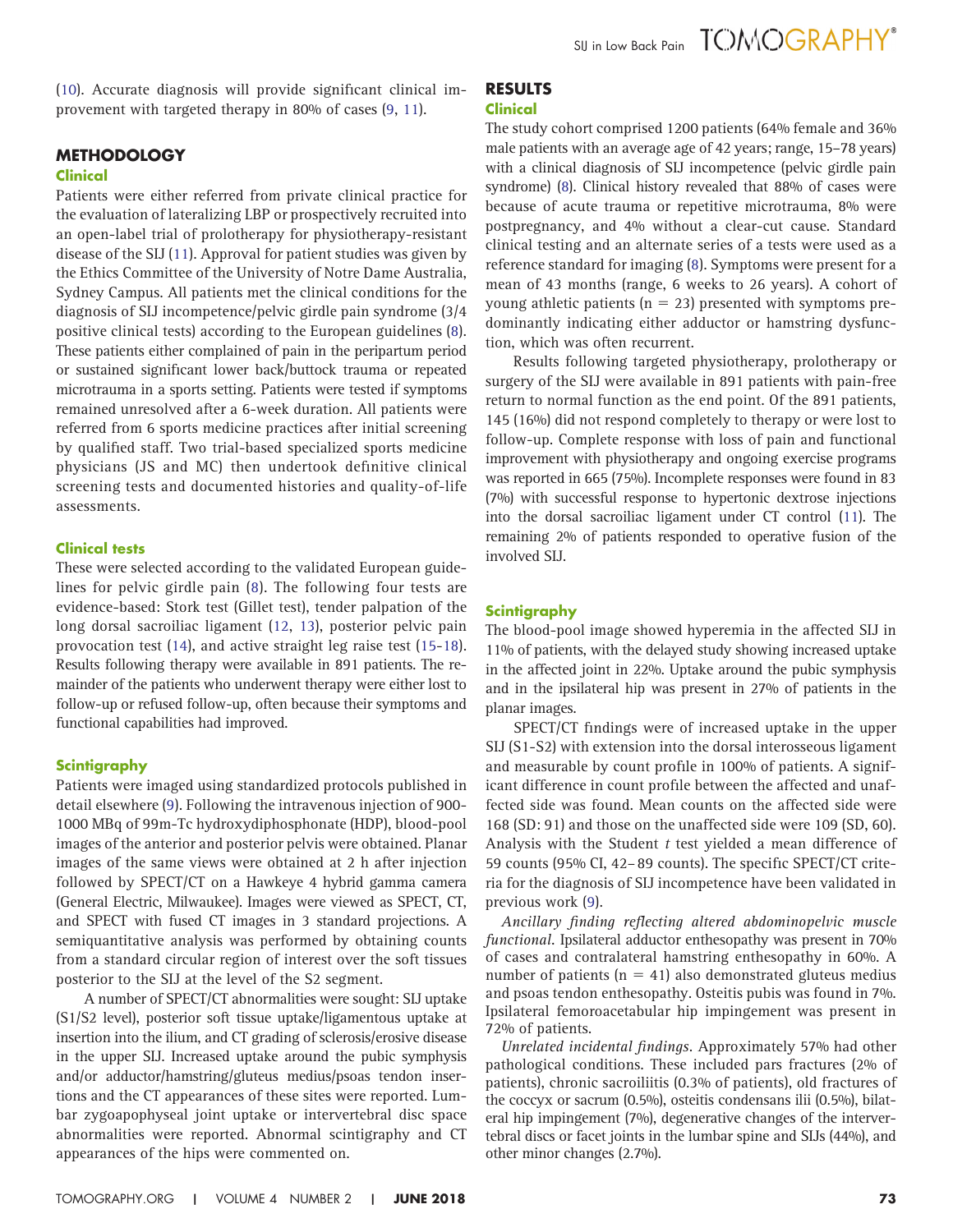# TOMOGRAPHY<sup>®</sup> SIJ in Low Back Pain

## **DISCUSSION**

The problem of SIJ "dysfunction" is not new. It was described in the medical literature as far back as 1905 [\(19\)](#page-7-8). The concept was however lost following the 1934 publication of the citation classic by Mixter and Barr [\(20\)](#page-7-9), which ascribed rupture of the intervertebral disc with compromise of the spinal canal as a cause of lateralizing LBP. SIJ "dysfunction" was however resurrected in the northern European literature by a number of workers who reported the clinical presentation of lateralizing LBP (pseudosciatica) in women in the peripartum period [\(2](#page-6-1)[-5,](#page-6-4) [21,](#page-7-10) [22\)](#page-7-11), where up to 8% would be left with a permanent disability. The syndrome was described as the pelvic girdle pain syndrome, with the principal site of pathology being the SIJ rather than the intervertebral disc. This has been described as a similar clinical entity arising from either discrete or repetitive trauma to the buttock or lower back. Therefore, the term SIJ incompetence has been coined to cover both the posttraumatic and the postpartum variants [\(9\)](#page-7-0).

Unfortunately, the majority of patients with lateralizing LBP, which is clinically identical to "sciatica" [\(23](#page-7-12)[-25\)](#page-7-13), are not recognized as suffering from anything other than intervertebral disc disease with rupture and neural compromise by the vast majority of the medical community. Under these circumstances, a natural progression is to perform an MRI, which shows a significant intervertebral disc abnormality in  $\sim$  15% of patients, with the remainder being classified as nonspecific LBP [\(1\)](#page-6-0). The northern European literature is however replete with numerous patients in whom mechanical "dysfunction" of the SIJ may account for 15%–20% of NSLBP. The importance of this diagnosis lies in the successful resolution of a failed load transfer of the SIJ to appropriate physiotherapy in  $>$ 80% in this series. To ignore the SIJ as a cause of significant symptoms in such a large proportion of patients with LBP is to engender diagnostic nihilism that disadvantages the optimal care of such patients. These patients are invariably young, as in this series. Furthermore, the average time to an accurate diagnosis was 43 months, which is an unacceptable delay in any parlance. These patients invariably have an essentially noncontributory MRI study that fails to identify significant pathology as we have described previously, with the result that psychological issues are raised as an explanation in  $\sim$  75% of patients [\(9\)](#page-7-0).

The inability to image mechanical "dysfunction" of the SIJ has been reported for plain film, MRI [\(22\)](#page-7-11), and scintigraphy [\(26\)](#page-7-14). The inability of MRI to diagnose injury to the dorsal interosseous ligament stems from the fact that the ligament is avascular. Ligaments that reside outside synovial joints are avascular, as they are not covered by a synovial layer derived from the joint as in the knee [\(27\)](#page-7-15). Hence repair is by calcification, and there is no oedematous signal for MRI to detect. This calcification is what allows uptake of the scintigraphic bone agent, which has a high conspicuity with SPECT/CT, unlike in the past where SPECT alone did not allow accurate interrogation of the deep ligamentous structures.

The previous failure of imaging to delineate mechanical SIJ issues led to the adoption of a battery of reproducible physical examination tests that are the reference standard for the diagnosis [\(8\)](#page-6-3). Our group has validated a number of findings by SPECT/CT that is both sensitive and specific for the diagnosis of SIJ in-

<span id="page-4-0"></span>

competence and has good reproducibility ( $\kappa = 0.85$ ) [\(9\)](#page-7-0). The region of interest (ROI) analysis found that of the hypothesized criteria for the diagnosis, increased soft tissue uptake in the dorsal interosseous ligament of the SIJ and at the site of ligament entheses yielded a score of 1.0 compared with joint uptake and sclerosis, which yielded a score of 0.41. These findings and the approach to the scintigraphic diagnosis can best be appreciated by understanding the integrated model of load transfer through the SIJ proposed by Lee and Vleeming [\(28\)](#page-7-16). SPECT/CT is in the unique position to provide an accurate diagnostic system for SIJ incompetence that is unavailable by any other imaging modality.

The concept of load transfer through the SIJ postulates 2 mechanisms for a stable load transfer. The first is form closure, where the irregularities on the joint surface of the sacrum and innominate and the "L" shape of the articulation effectively lock the SIJ into the pelvic ring. When this articulation is under load, the sacrum moves anteriorly into the ring (nutation) in a stable configuration. The second mechanism is force closure, in which there is a coordinated contraction of the abdominal musculature that compresses the pelvic ring and locks the sacrum into the pelvis in a stable configuration. When there is significant injury to the SIJ, this mechanism is disrupted, usually because of an injury to the dorsal interosseous ligament of the SIJ [\(Figure 1\)](#page-4-0). This ligament is structurally important, as there is no capsule around the posterior aspect of the joint and ligamentous disruption can result in the sacrum moving posteriorly and out of the stable configuration of the pelvic ring [\(23\)](#page-7-12). This painful process leads to a loss of sequencing of the contractions of the abdominal musculature, leading to loss of the compressive mechanism that helps lock the pelvic ring. It was initially believed that the principal pain generator was the SIJ itself. However, more recent work has shown that this group of patients with mechanical SIJ "dysfunction" respond more completely to local anesthetic injection into the dorsal ligaments rather than into the SIJ itself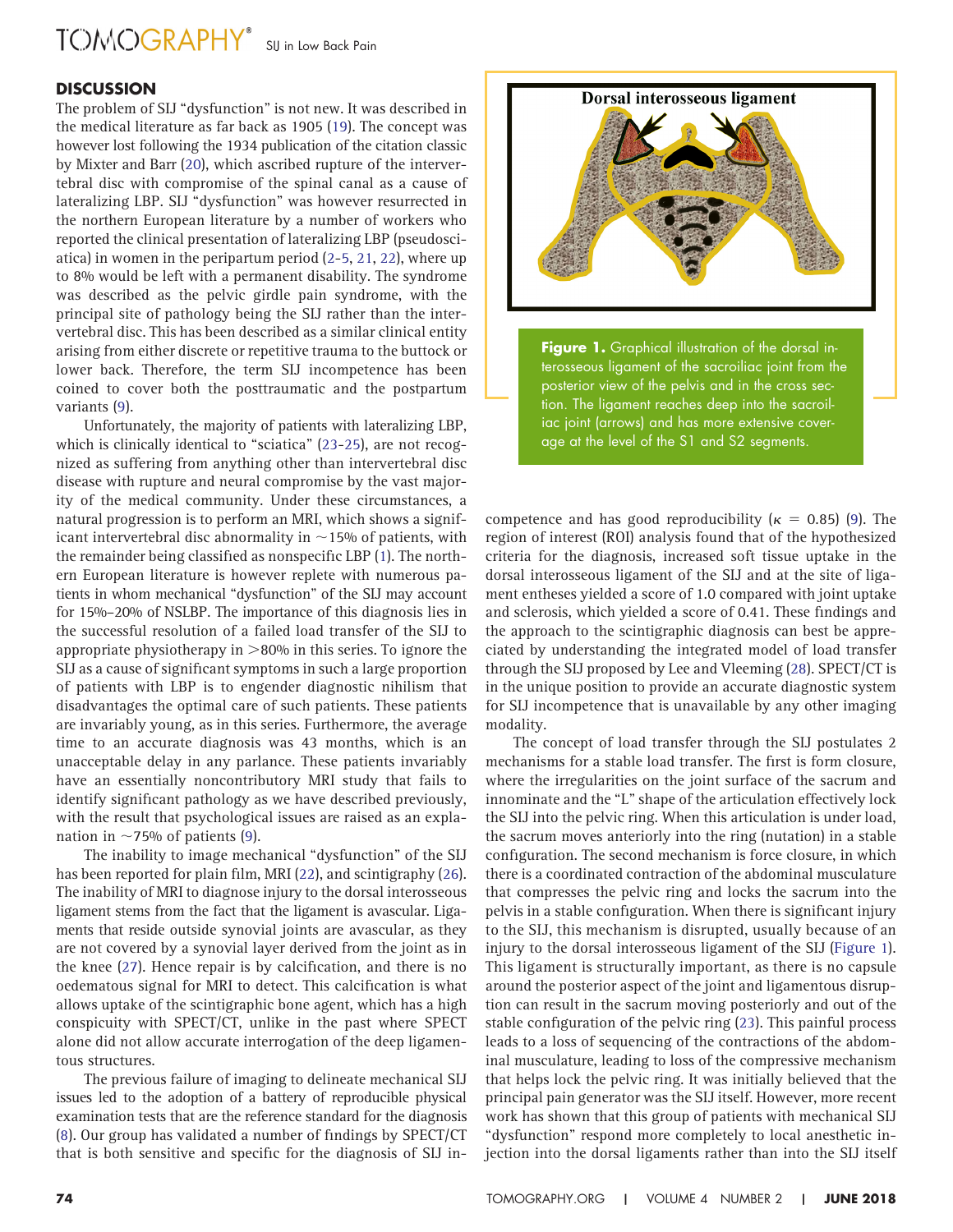# SIJ in Low Back Pain TOMOGRAPHY®



<span id="page-5-0"></span>**Figure 2.** Patient with left sacroiliac joint incompetence. The single-photon emission computed tomography (SPECT) images show increased uptake of tracer in the dorsal interosseous ligament of left sacroiliac joint (arrowhead). Compare the absence of such an uptake on the right side. This is often well demonstrated in the coronal images as shown by the arrowhead. The differential counts are indicated in the transaxial image.

(96% vs 62% improvement in pain scores) [\(29\)](#page-7-17). This suggests that the principal site of the pathophysiology in mechanical "dysfunction" of the SIJ is the dorsal interosseous ligament with loss of abdominal muscle synchronization being a secondary phenomenon.

Findings on the SPECT/CT reflect these mechanisms. There is significant dorsal ligamentous uptake of tracer that is optimally assessed at the S2 segment level and is best visualized in the coronal and transaxial sections. A standardized region of interest (eg, circular) may then be placed over this area of soft tissue uptake with the generation of a comparative count profile between the affected and nonaffected sides [\(Figure 2\)](#page-5-0). This can be problematic when the injury is serious enough to affect both SIJs, making visual analysis critical. Repeated traction on the ligament also leads to a periosteal reaction where the normal "dumbell" configuration of the joint is lost. Over time, the increased motion of the joint leads to sclerosis and increased joint uptake. Loss of synchronization of the abdominal core musculature triggers a number of disadvantageous compensatory mechanisms that manifest as muscle spasm. These can be clinically detected and is part of the battery of physical diagnostic tests for the condition [\(8\)](#page-6-3). These compensations lead to enthesopathic changes around the pelvis and hips and the subsequent loss of the compressive mechanism on the pelvic ring. Such muscle changes have been

elegantly demonstrated by electromyographic studies, particularly in the biceps femoris muscle [\(30\)](#page-7-18).

Enthesopathic changes were apparent at the hamstring origin in 70% of patients and invariably on the side contralateral to the affected SIJ [\(Figure 3\)](#page-5-1). The adductor origin uptake was evident around the pubic symphysis, either bilaterally or on the ipsilateral side in 60%. Other sites of enthesopathy that are less frequently visualized involved the ipsilateral gluteus medius and iliopsoas origins. An indirect result of the associated muscle compensatory changes, particularly of the gluteus medius [\(30\)](#page-7-18) on the ipsilateral side, is the occurrence of femoroacetabular hip impingement as the femoral head is rotated anteriorly and impinges on the acetabulum [\(Figure 4\)](#page-6-5).

The location of the principal abnormality of the dorsal interosseous ligament uptake at the S2 level distinguishes SIJ incompetence from sacroiliitis, osteitis condensans ilii, degenerative disease, and sacral fractures. No other condition of the lumbar spine, SIJs, or pelvis has the same conglomeration of signs that distinguish SIJ incompetence. We have found many of these conditions to coexist with SIJ incompetence and to be clearly distinguishable [\(9\)](#page-7-0).

A number of referrals for suspected SIJ incompetence were triggered by recurrent tears of the hamstring tendons in a small but physically active group of patients ( $n = 23$ ) who gave a history



<span id="page-5-1"></span>**Figure 3.** Enthesopathy. Uptake at sites of tendon insertion for the adductors and hamstring tendons (arrows) in the transaxial SPECT image.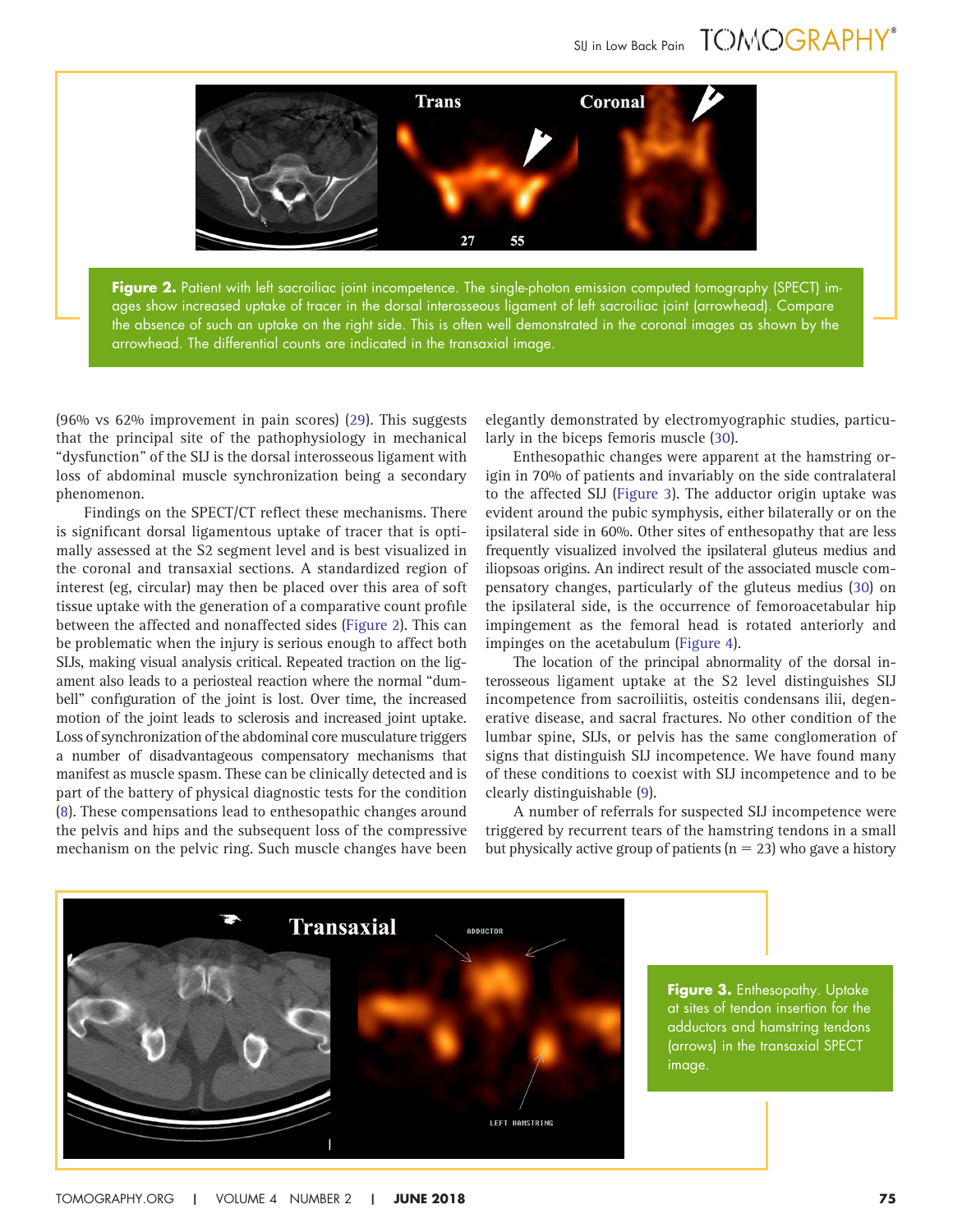# TOMOGRAPHY<sup>®</sup> SIJ in Low Back Pain



<span id="page-6-5"></span>**Figure 4.** Femeroacetabular hip impingement in a patient with right sacroiliac joint incompetence. The patient presented with right buttock pain and sudden onset of worsening groin pain while running. Intense uptake is apparent in the superior lip of the right acetabulum (arrow), which was subsequently shown to be an acetabular labral tear. A camshaped femoral head is apparent on both sides, being more marked on the right, with increased uptake at the head and neck junction (arrowhead) on the right.

of either repetitive trauma or discrete traumatic injuries to the buttocks or lower back. These were often in high-level athletes who engaged in soccer or football. Invariably, patients had evidence of both SIJ incompetence and significant enthesopathy of the adductor or hamstring insertions around the pelvis. SIJ-related issues and kinematic alterations in core muscle contractions have been reported by others in such patients [\(31,](#page-7-19) [32\)](#page-7-20). A high index of clinical suspicion in these patients can provide a diagnosis that is effectively treated by appropriate physiotherapy.

What is the point of the imaging test if the reference standard up to now is a group of clinical tests? The imaging finding are used by physical therapists to target sites of muscle spasm to recoordinate sequential abdominopelvic muscle contraction. It also helps the physicians to understand the pathophysiology arising from injury to the dorsal interosseous ligament. For example, the finding of secondary femeroacetabular hip impingement on the side ipsilateral to the SIJ dysfunction is crucially important, as experience has shown that surgical intervention, particularly for injuries to the acetabular labrum, will lead to rapid degeneration of the joint and the requirement for hip replacement surgery. If detected early, this can be avoided by effective treatment of the affected SIJ.

Physical examination is a difficult prospect for general physicians, orthopedic surgeons, and general practitioners who do not

#### <span id="page-6-0"></span>**REFERENCES**

- 1. Andersson GB. Epidemiological features of chronic lower back pain. Lancet. 1999;354:581–585.
- <span id="page-6-1"></span>2. Albert H, Godskesen M, Westergaard J. Evaluation of clinical tests used in classification procedures in pregnancy-related pelvic joint pain. Eur Spine J. 2000;9: 161–166.
- 3. Albert H, Godskesen M, Westergaard J. Incidence of four syndromes of pregnancy-related pelvic joint pain. Spine (Phila Pa 1976). 2002;27:2831–2834.
- 4. Berg G, Hammar M, Möller-Nielsen J, Lindén U, Thorblad J. Low back pain during pregnancy. Obstet Gynecol. 1988;71:71–75.

undertake these assessments on a regular basis. Reproducibility suffers for the occasional user of the test. The imaging findings are crucial for this group of medical practitioners and for orthopedic surgeons who will encounter secondary manifestations such as femeroacetabular hip impingement or even recurrent hamstring tendon tears. Furthermore, when physical therapy fails to address the problem, uptake in the dorsal interosseous ligament is a specific target for either prolotherapy or the injection of platelet-rich plasma. The operator can be certain that the correct side is being injected.

### **CONCLUSION**

SPECT and x-ray CT (SPECT-CT) is a valid and reproducible technique for the diagnosis of SIJ incompetence with high concordance and specificity compared to the reference standards. Findings are supportive of the integrated model of SIJ function proposed by Lee and Vleeming. In the athletic population, SPECT-CT may provide information on the risk factors for adductor- and hamstring-related injuries. SPECT/CT can provide an accurate diagnosis that no other imaging modality can. It should be used more frequently for a disease that may be more prevalent than intervertebral disc rupture in patients with lateralizing LBP, particularly where the MRI study is noncontributory.

Disclosures: No disclosures to report. Conflict of Interest: The authors have no conflict of interest to declare.

- <span id="page-6-4"></span>5. Dreyfuss P, Cole A, Mayo K. Sacroiliac joint pain. J Am Acad Orthop Surg. 2004;12:255–265.
- 6. Dreyfuss P, Michalsen M, Pauza K, McLarty J, Bogduk N. The value of medical history and physical examination in diagnosing SIJ pain. Spine (Phila Pa 1976). 1996;21:2594 –2602.
- <span id="page-6-2"></span>7. Schwarzer AC, Aprill CD, Bogduk N. The sacroiliac joint in chronic low back pain. Spine (Phila Pa 1976). 1995;20:31–37.
- <span id="page-6-3"></span>8. Vleeming A, Albert HB, Ostgaard HC, Sturesson B, Stuge B. European guidelines for the diagnosis and treatment of pelvic girdle pain. Eur Spine J. 2008;17:794 –819.